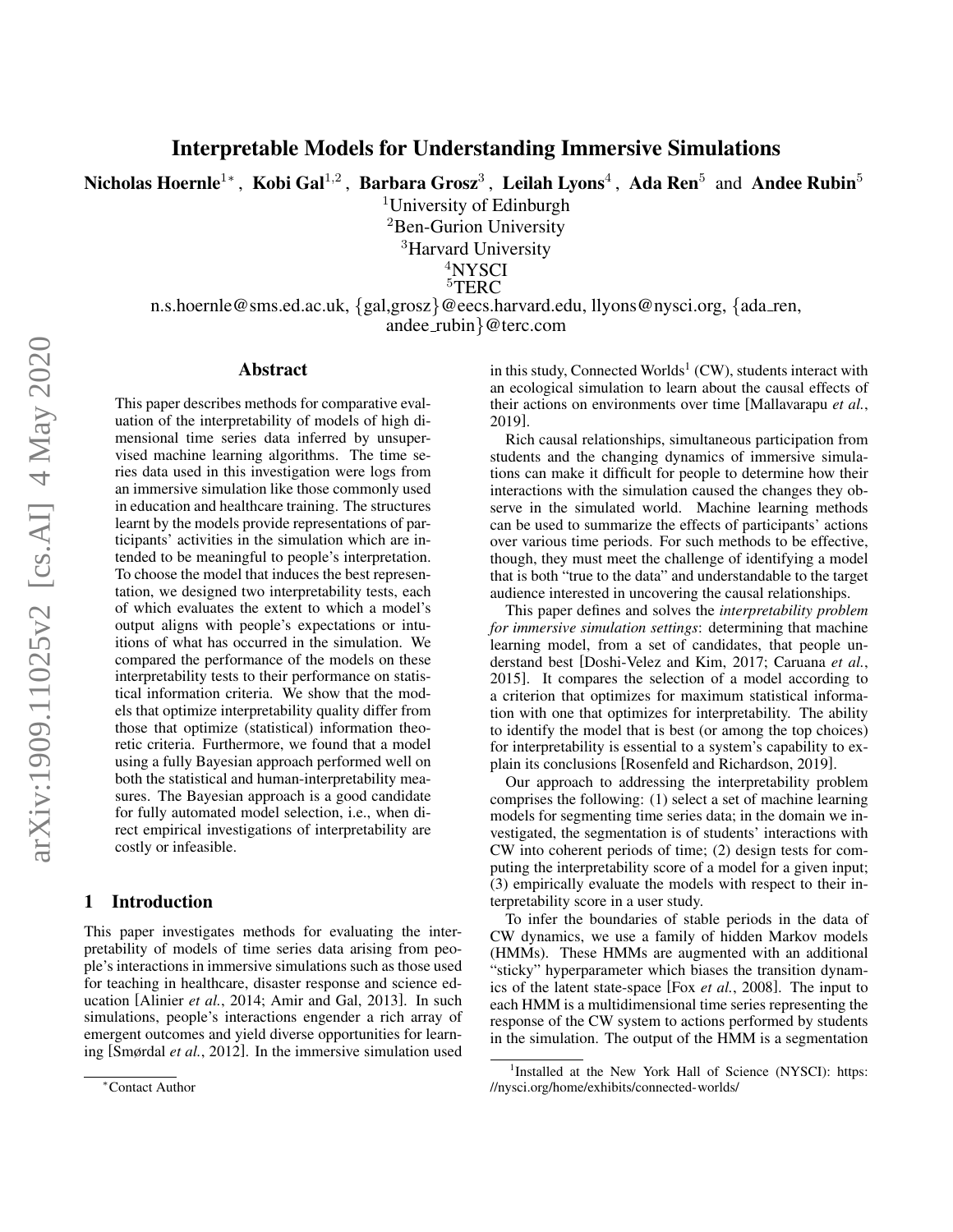of the time series into a set of periods, which are contiguous lengths of time during which the system dynamics form a stable linear process.

We implemented two tests of interpretability for CW models: the Forward Simulation and Binary Forced Choice [\[Doshi-Velez and Kim, 2017\]](#page-6-4). These tests each determine the extent to which the learnt representations are interpretable to people, albeit in different ways. They both use a visualization of the inferred periods that shows experimental subjects snapshots of the CW system's state from the selected periods that the HMM inferred.

The results showed that the interpretability of the different models varied according to the value(s) of HMM parameters. In particular, the HMM that optimized statistical information criteria did not optimize interpretability quality. In addition, a fully Bayesian approach, which does not require hyperparameter tuning, offered a good balance between interpretability and performance on the theoretical statistical tests. We argue that the Bayesian approach could be suitable for situations in which it is not possible to engage people in determining interpretability or doing so would be unethical or impractical.

This paper makes three contributions. First, it provides an end-to-end paradigm for the design and evaluation of the interpretability of models for unsupervised learning in time series domains. Second, it defines new interpretability tests for unsupervised time-series settings, and applies them to realworld data. Third, in identifying the Bayesian solution, it provides an attractive alternative to model selection when human subject experimentation is not possible. Finally, we note that the results of this investigation have been deployed in a classroom study for the purpose of assisting teachers in explaining systems thinking to students who participated in the CW simulation study.

# 2 Related Work

[Doshi-Velez and Kim](#page-6-4) [\[2017\]](#page-6-4) suggested three tests to evaluate how interpretable a model's representations are to people. Forward Simulation: requires a human evaluator to predict the output of a model for a given input. Binary Forced Choice: requires an evaluator to choose one of two plausible model explanations for a data instance. Counterfactual Simulation: requires an evaluator to identify what must be changed in an explanation to correct it for a given data instance.

In follow-up work [Lage](#page-6-8) *et al.* [\[2018\]](#page-6-8) propose a model selection process that considers both a model's accuracy and its degree of interpretability, according to one of the above tests. They provide a framework for iteratively optimizing the interpretability of a model with a human-in-the-loop optimization procedure. Their work applied this framework to tests in the lab in which human judgment was used to optimize supervised learning models. Other works that studied interpretability tests for supervised learning settings include [Wu](#page-6-9) *[et al.](#page-6-9)*; [Ribeiro](#page-6-10) *et al.*; [Choi](#page-6-11) *et al.*; [Lipton](#page-6-12) [\[2018;](#page-6-9) [2016;](#page-6-10) [2016;](#page-6-11) [2016\]](#page-6-12). We extend this literature on interpretability by adapting the model selection process to an unsupervised learning setting, that of segmenting a multi-dimensional time series into periods. Moreover, we implement examples of the Forward Simulation and Binary Forced Choice tests suggested by [Doshi-Velez and Kim](#page-6-4) [\[2017\]](#page-6-4) and apply them to a high dimensional time series setting.

Our work was inspired by [Chang](#page-6-13) *et al.* [\[2009\]](#page-6-13) who were the first to show that optimizing machine learning models in unsupervised settings using predictive log-likelihood may not induce models that are interpretable to people. They focused on the use of topic models for finding meaningful structure in documents and they compared the models that are selected to optimize *perplexity* (analogous to held-out log-likelihood) to the models that were selected by the human interpretability tests that they designed. [Chang](#page-6-13) *et al.* [\[2009\]](#page-6-13) operationalized two Forward Simulation tests for evaluating the interpretability of a topic model: word intrusion, in which the evaluator is required to identify which of several words does not belong together in one topic represented by the other words; and topic intrusion, in which the evaluator is required to identify which of several topics is not associated with a given document. We extend this work to a multi-dimensional time series domain and we introduce a Binary Forced Choice test to complement the "intrusion" Forward Simulation test.

# 3 The Connected Worlds Domain

Connected Worlds (CW), a multi-person ecology simulation (installed at NYSCI), aims to teach students about complex systems and systems thinking. Its immersive environment comprises four biomes (Desert, Grasslands, Jungle & Wetlands) connected by a central water flow fed by a waterfall. Students plant trees which flourish or die, animals arrive or depart, and rain clouds form and rain feeds the waterfall.

Students control the direction of water flows in the simulation by moving foam logs to direct water among the biomes. Water enters the simulation through rainfall events, which are not under student control. Figure [1](#page-2-0) gives a snapshot of the system state, we refer to this snapshot as the session-view. This session-view is a system-generated representation of the water flows and it directly reflects the logged water flows and levels in the simulation. The output of a CW session is a time series recording the levels of water in the different biomes for 8 minutes at a 1Hz frequency. The ability to model the effects of student actions on the environment were limited by two factors: The time series was the only source of information about students' interactions, and it was not possible to access the CW simulation except at NYSCI.

The CW simulation is complex on several dimensions as a large number of students simultaneously execute actions that change the state of the simulated environment. Each participant has a different view of what transpired, depending on the actions s/he took and the environment changes that resulted. Students' activities are recorded as a movie (see Figure [1\)](#page-2-0) that can be shown to students and teachers. This movie can inform discussions about the causal effects of the students' actions on simulation outcomes, but it obscures temporal dependencies in their interactions. This limitation motivated the use of ML algorithms to better support students' understanding of the effects of their actions on the simulation's progression.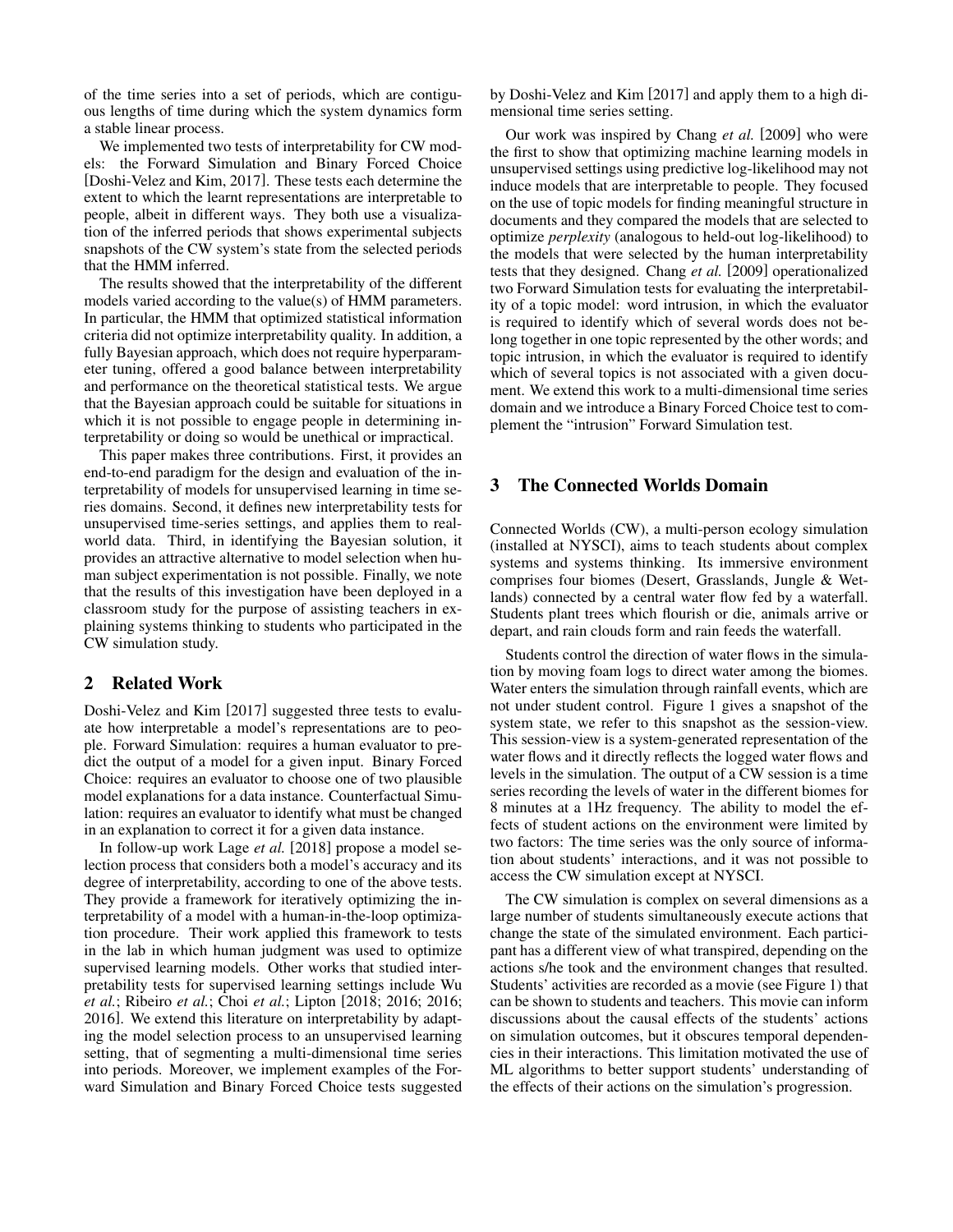<span id="page-2-0"></span>

Figure 1: CW session-view. Biomes are labelled on the perimeter and logs appear as thick red lines. Water (blue stream in the middle of the image) enters via the waterfall and in this image it mainly flows toward the Grasslands and the Desert.

#### <span id="page-2-2"></span>4 Interpretability Tests for CW

Let  $D$  be a time series that records the levels of water in the different biomes. Let  $M$  be a model that takes as input a time series  $D$  and outputs a segmentation of  $D$  into periods. Each period aims to provide a coherent description of the water flow for a length of a time.

Importantly, a single period is insufficient for modeling the effects of students' interactions with CW, because students' sustained actions have complex effects on the system dynamics over time. For example, when students choose to direct water to the Desert and Plains and plant trees in the Desert, the system dynamics are entirely different from the case when water is directed towards the Jungle and the Desert, and the Plains are left to dry. We must therefore allow for multiple periods. Each period describes a length of time where water flowed to a sufficiently stable target. From the above example, one period can describe water that mainly flows to the Plains and to the Desert; students then move logs to re-route water flow to the Jungle, thus starting a new period.

We use an interpretability score  $IS$  to measure the interpretability of a model  $M$  applied to  $D$ . The interpretability score is computed via an average across test instances,  $T(M, D, i)$ , which each take as input a model M, a time series  $D$  and a selected point in time  $i$  from the time series. Each test instance returns True if an evaluator successfully completes a required objective.

We adapted the Forward Simulation and Binary Forced Choice tests [\[Doshi-Velez and Kim, 2017\]](#page-6-4) to the CW domain using the notion of *candidate* and *intrusion* periods. We say that period  $p$  is *active* for model  $M$  at time  $i$  if  $M$  infers the period  $p$  to describe a contiguous length of time in the time series, and  $p$  includes the time  $i$ . Figure [2](#page-2-1) shows how the tests select candidate and intrusion periods. First, a time point (red vertical line) is used to select a candidate period where the candidate period is the active period from model  $M$  at  $i$ (the active period for a model intersects with the red line). Then, the intrusion period is selected as a direct neighbor to a candidate. Each test is operationalized via a *visualization* which presents any period as a set of images extracted from

<span id="page-2-1"></span>

Figure 2: The time series is represented as a horizontal line from minute 0 to 8; red vertical lines denote sampled time points in the time series; each model is shown as a grey rectangle; models segment time series into periods delimited by white vertical lines. The forward or backward neighbour of the candidate period is selected as an intruder.

the session-view.

Figure [3](#page-3-0) shows an example of the Forward Simulation test on a real data instance. As shown by this figure, the test sampled 4 session-view images from the candidate period of model  $M$  at time  $i$ , and a single session-view image sampled from the intrusion period. The images were presented in a random order. In Figure [3,](#page-3-0) the image that is outlined in green is the intrusion image that corresponds to the intrusion period. A test evaluator was required to identify which image was the intrusion image.

Figure [4](#page-4-0) presents an example of the Binary Forced Choice test. The test displays an unknown session-view image from a candidate period (center of screen) and additional images from two competing periods that contain this image ("Period 1" or "Period 2"). Each of the two competing periods is visualized as four images sampled from the candidate or the intruder period. The unknown image is sampled in time close to the boundary of when the candidate period transitions into the intruder period. In Figure [4,](#page-4-0) Period 1, highlighted in green, is the period that correctly explains the unknown image (i.e., the images in "Period 1" and the "unknown image" are all sampled from the candidate period). A test evaluator is required to choose between the two possible periods.

Hypothetically, the intruder period can be chosen arbitrarily, as in [Chang](#page-6-13) *et al.* [\[2009\]](#page-6-13). However, intrusion periods that are further away in time from the candidate period would be easier to detect due to the non-stationary evolution of the system. We made a design decision to chose the period that is immediately adjacent to the candidate period, either forward or backward in time. This makes it harder to distinguish between candidate and intrusion period, but provides a rigorous test for the specific choice of boundary between the two periods.

Given data set  $D$  and model  $M$ , the interpretability score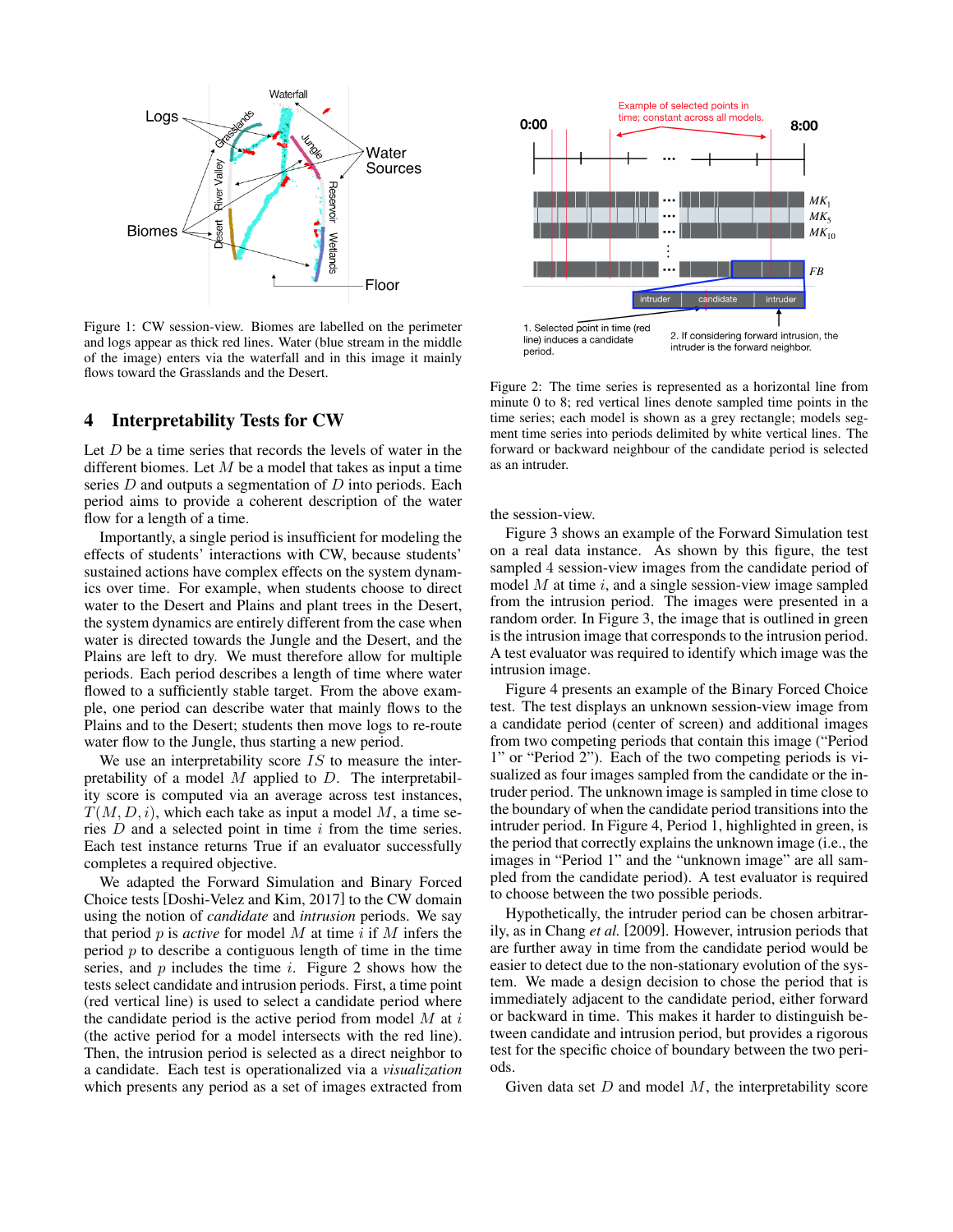<span id="page-3-0"></span>

Figure 3: Screenshot of the Forward Simulation test interface. Here 4 of the images show water flowing towards the Desert. An intruder image, the highlighted one, comes from a different period and shows water flowing to both the Desert and the Grasslands.

IS of a model is equal to the average success of the test instances for model M over multiple points  $\{i\}$  in a time series D. The set of time points  $\{i\}$  were uniformly sampled from the time series with the additional constraint that each minute of interaction had at least one sample. For every model we test, we hold constant the selected times  $\{i\}$  in the time series (as shown in Figure [2\)](#page-2-1). In this way we control for different areas in the time series being more or less difficult to segment into coherent periods.

# <span id="page-3-3"></span>5 Modeling Students' Activities in CW

In this section we describe the design of general models for segmenting students' activities into periods of time and thereafter present the specific classes of model that are used in our interpretability tests.

## 5.1 Segmenting Time Series Data into Periods

[Hoernle](#page-6-14) *et al.* [\[2018\]](#page-6-14) used a HMM to model the system responses to students' activities in CW in which the latent states of the HMM corresponded to periods. Transitions between different states equates to the system changing between different periods, while self transitions mean the system persists within the same period. The authors did not address the question of how to choose the number of states. To this end, we augment the HMM with a hierarchical Dirichlet process which places this non-parametric prior over the state space, following the approach detailed by Teh *[et al.](#page-6-15)* [\[2005\]](#page-6-15) and [Fox](#page-6-7) *[et al.](#page-6-7)* [\[2008\]](#page-6-7).

The "Sticky-HMM" approach introduced by [Fox](#page-6-7) *et [al.](#page-6-7)* [\[2008\]](#page-6-7) includes a hyperparameter,  $\kappa$ , that biases the model to persist in a state, given that it has already adopted that state. Applied to CW, the greater the value for  $\kappa$ , the more the model will try to persist in any given state. The increase in the length of periods corresponds to a decrease in the number of latent states. The opposite is true for lower values of  $\kappa$ where there is a lower bias to persist within a given state and consequently there are more periods that are inferred. For a detailed description of the model, including the Gibbs sampling inference scheme that is used to infer the model parameters, refer to Fox *[et al.](#page-6-7)* [\[2008\]](#page-6-7) and [Fox](#page-6-16) [\[2009\]](#page-6-16).

## 5.2 Model Classes

We introduce three classes of model that segment time into periods that can be used to explain the water flows:

- 1.  $MK_X$ : sticky HMM with fixed  $\kappa$ . We use the basic structure of the sticky HMM described by [Fox](#page-6-7) *et [al.](#page-6-7)* [\[2008\]](#page-6-7) with set values for  $\kappa$  to produce 10 unique models, spanning a wide range of possible settings<sup>[2](#page-3-1)</sup>.
- 2. FB: fully Bayesian sticky HMM with Gamma prior on  $\kappa$ . This approach places a weakly informative, conjugate Gamma prior on the hyperparameter that expresses high uncertainty over the  $\kappa$  values<sup>[3](#page-3-2)</sup>.
- 3. Rand: Random baseline. The random baseline generates periods of random length drawn from a Poisson distribution with mean set to be the mean of all other periods induced by the parametric models. The random periods are defined to include the selected time points  $({i}$  from Section [4\)](#page-2-2).

We refer to  $FB$  as the fully Bayesian model to indicate the fact that the none of the parameters of interest are specified and consequently posterior inference is over all of the parameters in the model (including  $\kappa$ ). This is in contrast to the  $MK<sub>X</sub>$  models where we explicitly set the value for the sticky parameter  $\kappa$ .

For models in class 1 and 2, we use the Gibbs sampler, described by Fox *[et al.](#page-6-7)* [\[2008\]](#page-6-7), to perform inference over the parameters in the model, this includes inference over the state sequence and thus the period segmentation of the model. The observation distribution was chosen to be a mixture of two multivariate Gaussians with conjugate Normal-inverse-Wishart priors. This mixture model addresses the noise in the CW water flow, such as "splashes", which prior work has identified as a challenge in this domain [\[Hoernle](#page-6-14) *et al.*, 2018].

# 6 Model Selection for Interpretability

The goal of model selection is to optimize a metric such that a specific parameter setting can be chosen as the best model for use during inference. We compare how the models from section [5](#page-3-3) perform on both statistical tests and on the human interpretability tests outlined in section [4.](#page-2-2)

#### 6.1 Selection using Statistical Information

When human interpretability testing is infeasible, one could choose to optimize some proxy to interpretability [\[Doshi-](#page-6-4)[Velez and Kim, 2017;](#page-6-4) Lage *et al.*[, 2018\]](#page-6-8). For example, [Chang](#page-6-13)

<span id="page-3-2"></span><span id="page-3-1"></span> $^{2}$  $\kappa \in \{1, 5, 10, 50, 100, 150, 200, 300, 500, 700\}.$  $\kappa \in \{1, 5, 10, 50, 100, 150, 200, 300, 500, 700\}.$  $\kappa \in \{1, 5, 10, 50, 100, 150, 200, 300, 500, 700\}.$ 

<sup>&</sup>lt;sup>3</sup>The *(shape,rate)* [parameters were chosen to be](#page-6-13)  $(1, \frac{1}{4})$ ; empirical [results were invariant to a range of these values.](#page-6-13)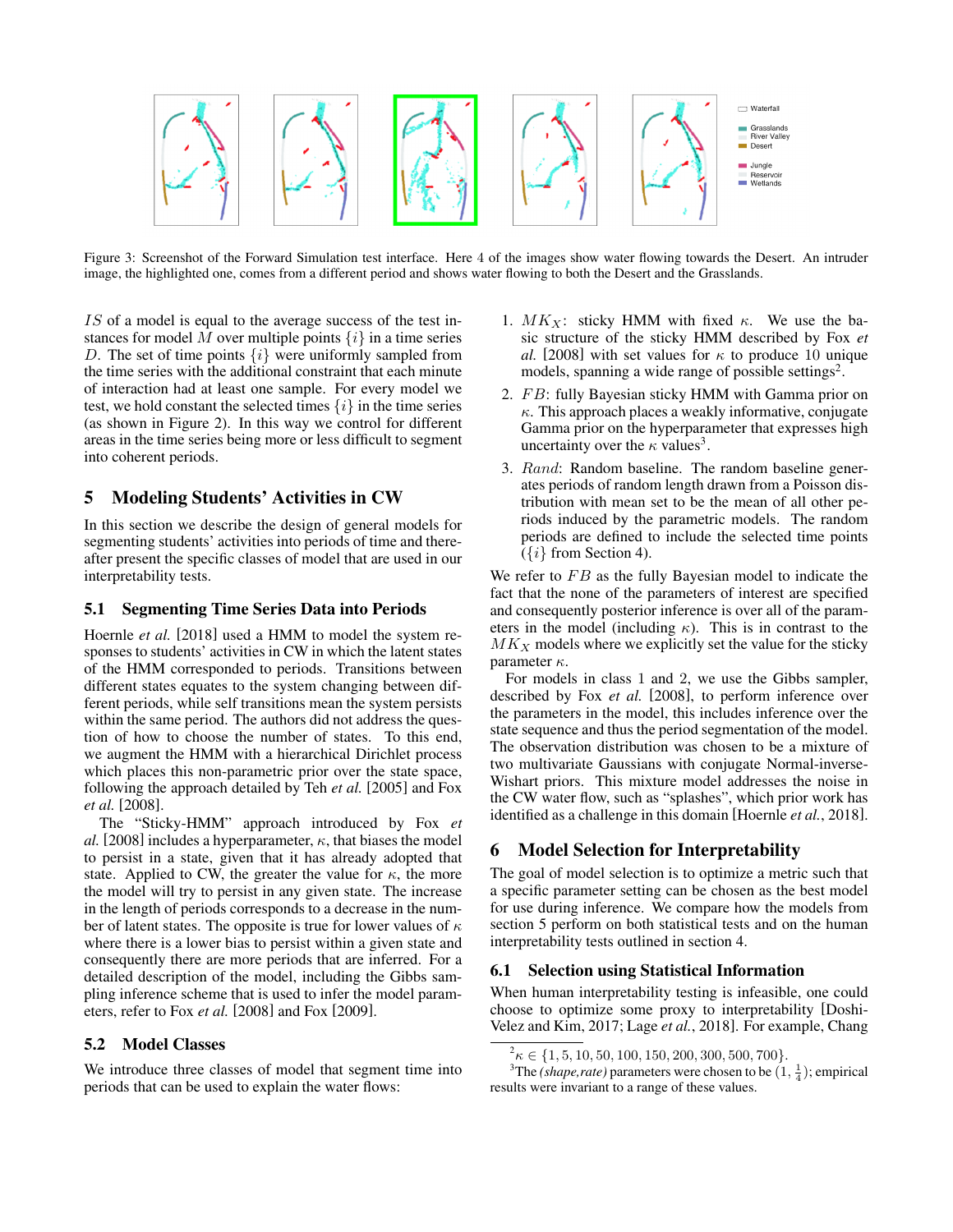<span id="page-4-0"></span>

[Figure 4: Screenshot of the Binary Forced Choice user interface. An unknown center image needs to be associated with either "Period 1" or](#page-6-13) ["Period 2". In this case, streams of water flowing to both the Grasslands and to the Jungle capture the dynamics in Period 2. Period 1 has a](#page-6-13) [small amount of water reaching the Desert which is consistent with the unknown image.](#page-6-13)

*[et al.](#page-6-13)* [\[2009\]](#page-6-13) compared the proxy of held-out log-likelihood to the human interpretability score that was a result from two tests that were run on Amazon Mechanical Turk (Mturk).

Ideally, the model parameters would be optimized on held-out data using predictive log-likelihood as the objective [\[Chang](#page-6-13) *et al.*, 2009]. However, the difficulty of collecting controlled sessions of student interaction in CW meant we had few data instances available (see limitation discussion in the next section). To address this challenge we use statistical information criteria as a theoretical approximation to the predictive accuracy of a model [\[Gelman](#page-6-17) *et al.*, 2013].

Figure [5](#page-4-1) shows the two information criteria (the Deviance Information Criteria, DIC, and the Watanabe-Akaike Information Criteria, WAIC [\[Gelman](#page-6-17) *et al.*, 2013]) plotted as a function of the model (the random model has no notion of information criteria and so was not compared here). The data set comprised of both of the log files of students' interactions (8 minutes each). The optimal model for both DIC and WAIC is the  $MK_5$  model but we note that  $MK_1$ ,  $MK_5$  and  $MK_{10}$ all perform close to this optimal setting. Notice that the fully Bayesian model (FB) is not optimal but it is in the top 5 models for both criteria.

#### 6.2 Selection using Interpretability Test

This section describes the choice of model according to interpretability quality, as measured by the interpretability tests. The set of models used in this study includes the 12 CW models described in Section [5.](#page-3-3) IRB was obtained for the study.

We recruited participants from two cohorts: undergraduate engineering students in a large public university and Mturk workers (with a total of 240 people who participated in the experimentation). For a given time series  $D$  in CW, we randomly sampled a set of 12 time points, which remained constant across all model conditions. Each time point was used to generate a candidate and two intrusion periods (both forward and backward in time, see Figure [2\)](#page-2-1), making for  $2 \times 12 \times 12 = 288$  tests per time series. We divided partici-

<span id="page-4-1"></span>

Figure 5: DIC and WAIC as a function of the model (lower is better). The  $MK_5$  model is optimal, the  $FB$  approach is in 5th place.

pants into two cohorts, one for Forward Simulation, and one for Binary Forced Choice tests. Both cohorts varied the models used to generate their respective tests. Each participant performed 20 tests, with no more than 2 tests generated from any given model, to ensure a representative range of models. After making their choice, participants received brief visual feedback on whether or not their selection was in agreement with the model's choice.

All participants received a detailed tutorial about CW and the study, as well as a pre-study comprehension quiz<sup>[4](#page-4-2)</sup>. Mturk workers were paid a base rate of \$0.25 for participating and a bonus structure of \$0.1 for each correct response.

We first describe results in terms of accuracy (the percent of correctly labelled test instances). The top performing model was  $MK_{200}$  with an accuracy of 83% on the Forward Simulation test and  $MK_{100}$  with an accuracy of 82% on the

<span id="page-4-2"></span><sup>4</sup>Tutorial pdf slides are available at [https://www.dropbox.com/s/](https://www.dropbox.com/s/pu2nxk2k0g81ql6/forijcai.pdf) [pu2nxk2k0g81ql6/forijcai.pdf](https://www.dropbox.com/s/pu2nxk2k0g81ql6/forijcai.pdf)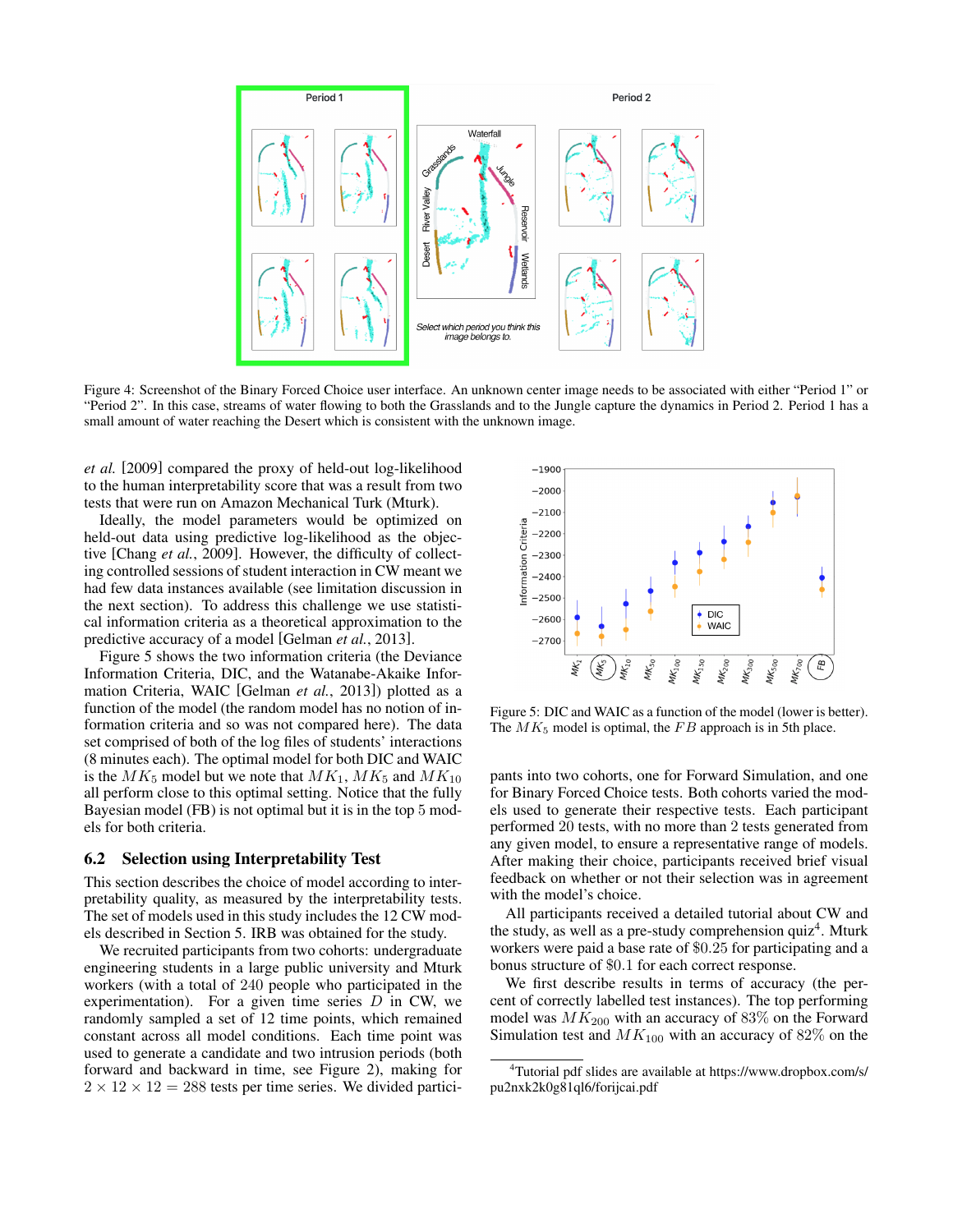<span id="page-5-0"></span>

Figure 6: Effect of each model on the log-odds of a test evaluator selecting the correct response (controlling for the test evaluator, the experiment trial, log file and ordering effects).

Binary Forced Choice test. The random baseline model performed consistently poorly with an average accuracy of 53% on both tests. The fully Bayesian model achieved an accuracy of 72% and 70% respectively on the two tests.

To control for ordering effects, chosen time periods, data instance used, and effects of individual participants, we applied an L2 regularized logistic regression for predicting the user specific success on the experiment trial, shown in Figure [6.](#page-5-0) The y-axis presents the improvement in log-odds that a model has on the expected response accuracy (higher is better). As shown by this figure, the Forward Simulation shows a high variance with no clear maximum. In contrast, the Binary Forced Choice test has a clear maximum in the region of  $MK_{100}$  and  $MK_{150}$ .

From Figures [5](#page-4-1) and [6](#page-5-0) we can infer the following four conclusions. First, all of the models  $(MK_1, \ldots, MK_{700}, FB)$ outperform the random baseline: participants are more likely to select the correct response from any of these models. This result suggests that periods of stable dynamics exist in the data and that it is possible to construct models, which describe these dynamics, that are interpretable to people.

Second, the Binary Forced Choice test is a preferable measure for interpretability to the Forward Simulation test. Figure [6](#page-5-0) shows that the Binary Forced Choice test exhibits a clear peak (around  $MK_{100}$  and  $MK_{150}$ ) where interpretability of the model is maximized. These models also maximized the raw accuracy on the Binary Forced Choice test.

On the other hand, the Forward Simulation test has a greater variance across models and across data instances. Two possible causes for this higher variance are: (1) there is more room for error in the Forward Simulation test (5 choices vs. 2 choices in Binary Forced Choice); (2) sampling a single image to represent a period (as in Forward Simulation) presents less information to the user than sampling 4 images (as in Binary Forced Choice).

Third, the best  $\kappa$  settings vary for different tests and information criteria. Model interpretability grows steadily as the value of  $\kappa$  increases, with  $MK_{100}$  and  $MK_{150}$  being the optimal models, and then proceeds to decrease steadily. These models are not consistent with the model  $MK<sub>5</sub>$  that optimized the information criteria. Note that higher  $\kappa$  values are "sticky" - they bias the model towards longer periods, which condense too many activities to make sense to people. On the other end of the spectrum, lower  $\kappa$  values allow for more (shorter) periods that may capture noise in the system. The  $\kappa$  value for models  $MK_{100}$  and  $MK_{150}$  represent a "sweet" spot" in between these two extremes.

Finally, the fully Bayesian model  $(FB)$  performs consistently well on both information criteria and interpretability tests. It is interesting to note that while this model does not find the optimal setting (from neither the statistical information criteria nor from the human interpretability task) it does perform well across all tests, tasks and instances, and is fully automated (no human evaluation is required in order to choose an optimal parameter setting).

We conclude this section with mentioning the limitation that the user study was based on a small number  $(n = 2)$ of instances. This was due to the difficulty in obtaining controlled sessions of student behavior in CW. Despite this issue, the differences between the models in Figure [6](#page-5-0) are statistically significant, having being evaluated across 12 different time points for each instance and with hundreds of evaluators.

## 7 Conclusion & Future Work

With the growing prevalence of immersive simulations the need arises for AI systems which help people gain insight into the ways participants' activities affect the simulation outcomes. We have studied an environmental simulation intended to teach students about the causal effects of their actions. Our results show that algorithms can segment time series log data into periods that are meaningful for people. Selecting hyperparameters in these models is a challenge, especially when trying to optimize the representations they produce for their interpretability. We have described ways to select these hyperparameters using two tests that are grounded in the literature. We showed that the fully Bayesian method is a promising technique for implementing a model when people cannot directly assess and evaluate the models. Our results are important for any unsupervised machine learning task for which interpretability is an important criterion, because in such cases the model selection problem will be encountered. The work forms part of a broader project where the goal is to generate relevant summaries of the CW dynamics such that teachers can effectively engage their students in discussions about their own experiences with the simulation.

In future work we plan to explore alternative ways to measure interpretability quality in time series domains, including the design of a counterfactual simulation test [\[Doshi-Velez](#page-6-4) [and Kim, 2017\]](#page-6-4), and the application of our approach to additional domains.

## Acknowledgments

Nicholas Hoernle is supported by a commonwealth scholarship. This paper is based on work supported by the National Science Foundation under grant numbers #1623091, #1623124 and #1623094. Thank you to Michael Rovatsos and Alex Lascarides for their advice on this project, to the reviewers for their helpful comments and to NYSCI for assisting with the data collection.